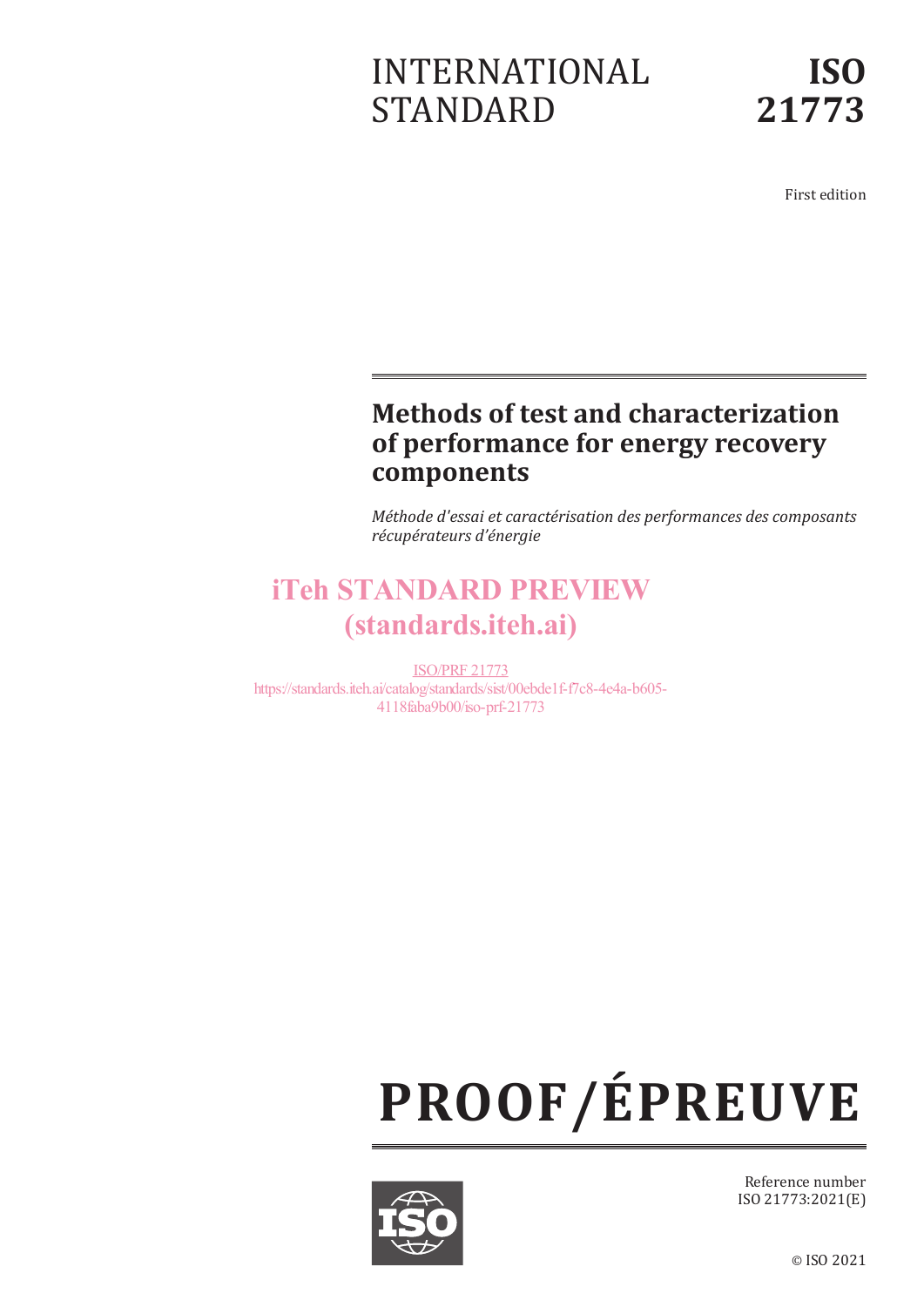## iTeh STANDARD PREVIEW (standards.iteh.ai)

ISO/PRF 21773 https://standards.iteh.ai/catalog/standards/sist/00ebde1f-f7c8-4e4a-b605- 4118faba9b00/iso-prf-21773



#### **COPYRIGHT PROTECTED DOCUMENT**

#### © ISO 2021

All rights reserved. Unless otherwise specified, or required in the context of its implementation, no part of this publication may be reproduced or utilized otherwise in any form or by any means, electronic or mechanical, including photocopying, or posting on the internet or an intranet, without prior written permission. Permission can be requested from either ISO at the address below or ISO's member body in the country of the requester.

ISO copyright office CP 401 • Ch. de Blandonnet 8 CH-1214 Vernier, Geneva Phone: +41 22 749 01 11 Email: copyright@iso.org Website: www.iso.org

Published in Switzerland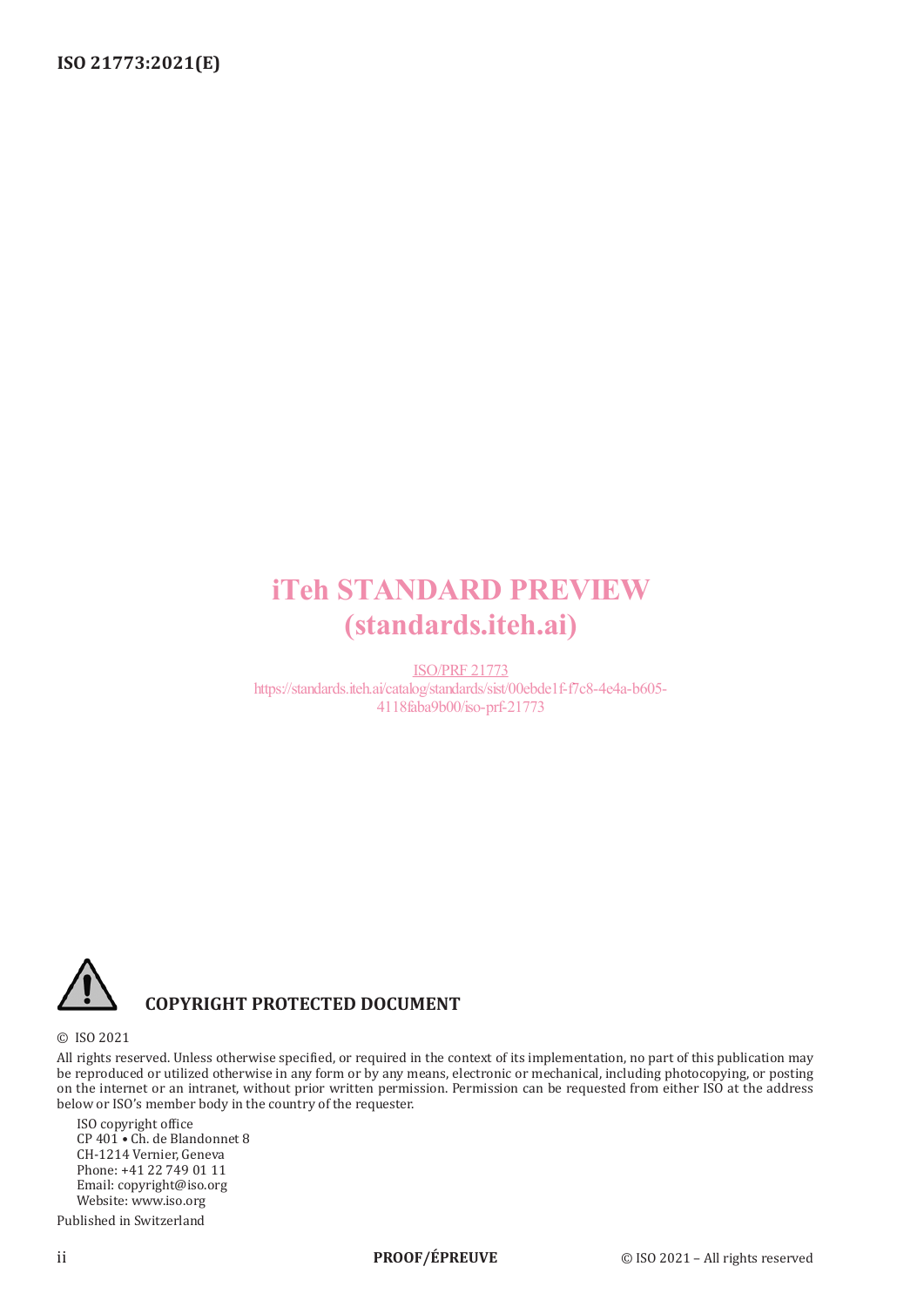## **Contents**

Page

| 1         |                                        | $\textbf{Scope} \texttt{} \texttt{} \texttt{} \texttt{} \texttt{} \texttt{} \texttt{} \texttt{} \texttt{} \texttt{} \texttt{} \texttt{} \texttt{} \texttt{} \texttt{} \texttt{} \texttt{} \texttt{} \texttt{} \texttt{} \texttt{} \texttt{} \texttt{} \texttt{} \texttt{} \texttt{} \texttt{} \texttt{} \texttt{} \texttt{} \texttt{} \texttt{} \texttt{} \texttt{} \texttt{} \texttt{$ |  |  |
|-----------|----------------------------------------|-----------------------------------------------------------------------------------------------------------------------------------------------------------------------------------------------------------------------------------------------------------------------------------------------------------------------------------------------------------------------------------------|--|--|
| 2         |                                        |                                                                                                                                                                                                                                                                                                                                                                                         |  |  |
| 3         |                                        |                                                                                                                                                                                                                                                                                                                                                                                         |  |  |
| 4         |                                        |                                                                                                                                                                                                                                                                                                                                                                                         |  |  |
| 5         | 5.1<br>5.2<br>5.3<br>5.4<br>5.5        | 5.3.1<br>5.3.2                                                                                                                                                                                                                                                                                                                                                                          |  |  |
|           | 5.6<br>5.7<br>5.8<br>5.9               | Exhaust air transfer ratio <b>metrical contracts</b> and a series of the series of the series of the series of the series of the series of the series of the series of the series of the series of the series of the series of the                                                                                                                                                      |  |  |
| 6         | 6.1<br>6.2<br>6.3<br>6.4               | Test apparatus STANDARD PREVIEW 9<br>Static pressures (standards.itch.ai) <sup>9</sup><br>Instrument calibration 3                                                                                                                                                                                                                                                                      |  |  |
| 7         | 7.1<br>7.2<br>7.3<br>7.4<br>7.5<br>7.6 | Effectiveness tests <b>Marshall REGARE 21773</b> 2000 10 10                                                                                                                                                                                                                                                                                                                             |  |  |
| 8         |                                        |                                                                                                                                                                                                                                                                                                                                                                                         |  |  |
| 9         | 9.1<br>9.3                             | 9.2 Outside air correction factor <u>Charles and the set of the set of the set of the set of the set of</u> and the set of the set of the set of the set of the set of the set of the set of the set of the set of the set of the s                                                                                                                                                     |  |  |
| <b>10</b> | 10.1<br>10.2<br>10.3<br>10.4<br>10.5   | Uncertainty limits 13<br>General 23 Archives 2014 13 Archives 2014 13 Archives 2014 13 Archives 2014 13 Archives 2014 13 Archives 2014 1                                                                                                                                                                                                                                                |  |  |
| 11        | Inequality limits 15                   |                                                                                                                                                                                                                                                                                                                                                                                         |  |  |
|           | 11.1<br>11.2<br>11.3                   | General 25 April 2014 15 April 2014 15 April 2014 15 April 2014 15 April 2014 15 April 2014 15 April 2014 15 April 2014 16 April 2014 16 April 2014 16 April 2014 16 April 2014 16 April 2014 16 April 2014 16 April 2014 16 A                                                                                                                                                          |  |  |
| 12        |                                        |                                                                                                                                                                                                                                                                                                                                                                                         |  |  |
|           | 12.1<br>12.2<br>12.3<br>12.4           |                                                                                                                                                                                                                                                                                                                                                                                         |  |  |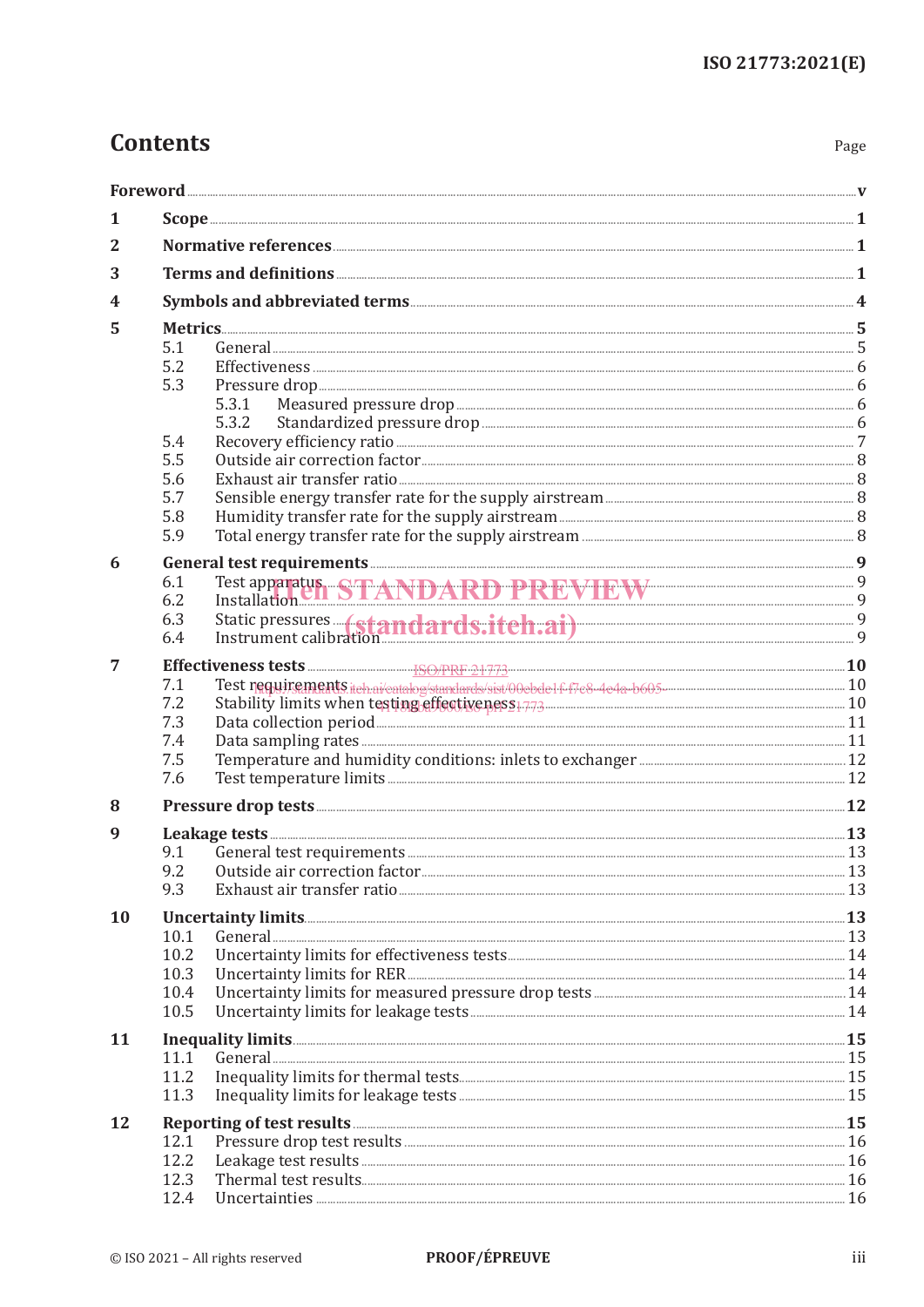| Annex C (informative) Expression of performance metrics for use in calculation of system    | 32 |
|---------------------------------------------------------------------------------------------|----|
| Annex D (informative) Inequality limits for use when condensate flow rate can be measured37 |    |
| Annex E (informative) Expressions, used in other standards, related to effectiveness as     | 38 |
| <b>Bibliography</b>                                                                         |    |

## iTeh STANDARD PREVIEW (standards.iteh.ai)

ISO/PRF 21773 https://standards.iteh.ai/catalog/standards/sist/00ebde1f-f7c8-4e4a-b605- 4118faba9b00/iso-prf-21773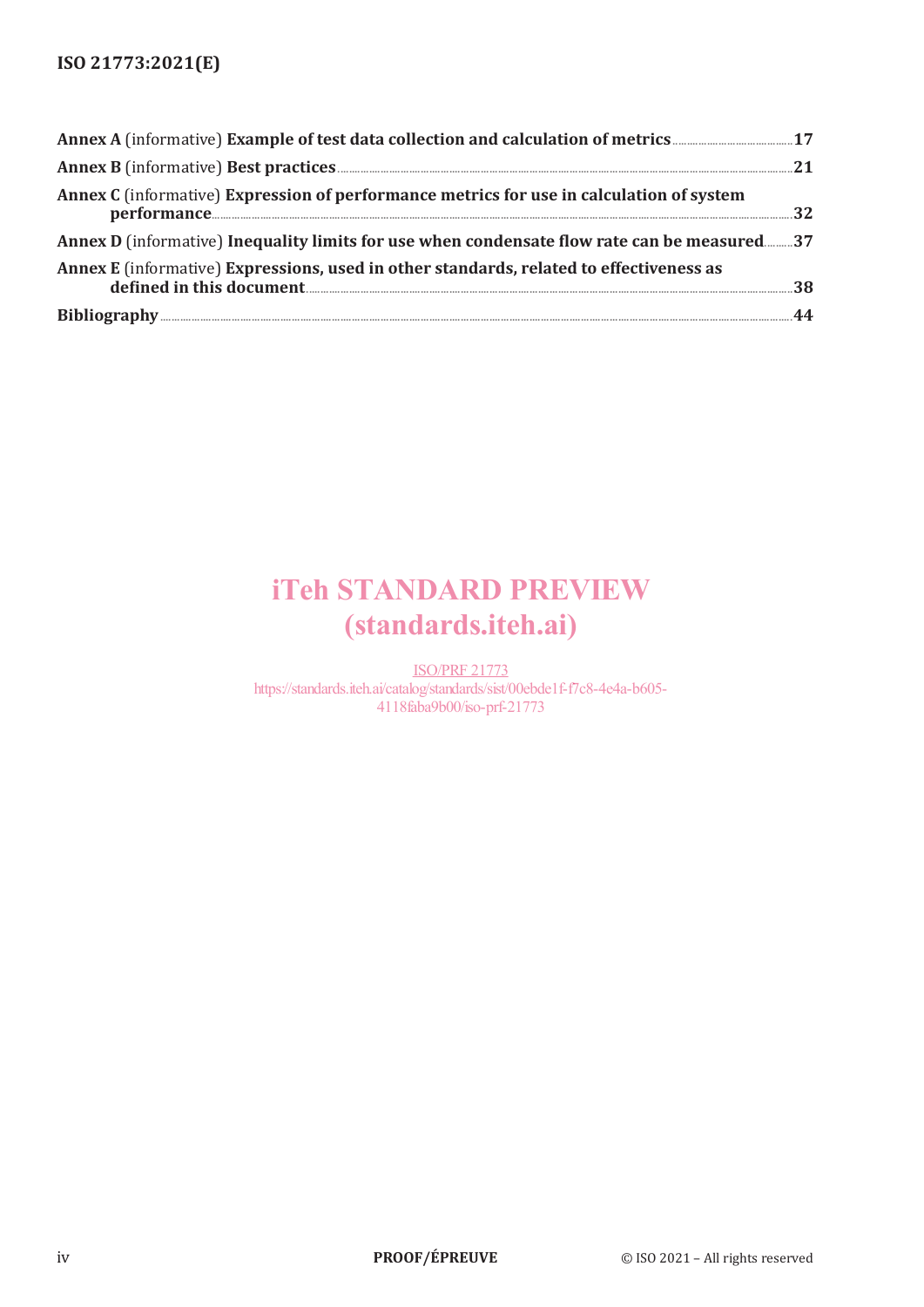### **Foreword**

ISO (the International Organization for Standardization) is a worldwide federation of national standards bodies (ISO member bodies). The work of preparing International Standards is normally carried out through ISO technical committees. Each member body interested in a subject for which a technical committee has been established has the right to be represented on that committee. International organizations, governmental and non-governmental, in liaison with ISO, also take part in the work. ISO collaborates closely with the International Electrotechnical Commission (IEC) on all matters of electrotechnical standardization.

The procedures used to develop this document and those intended for its further maintenance are described in the ISO/IEC Directives, Part 1. In particular, the different approval criteria needed for the different types of ISO documents should be noted. This document was drafted in accordance with the editorial rules of the ISO/IEC Directives, Part 2 (see www.iso.org/directives).

Attention is drawn to the possibility that some of the elements of this document may be the subject of patent rights. ISO shall not be held responsible for identifying any or all such patent rights. Details of any patent rights identified during the development of the document will be in the Introduction and/or on the ISO list of patent declarations received (see www.iso.org/patents).

Any trade name used in this document is information given for the convenience of users and does not constitute an endorsement.

For an explanation of the voluntary nature of standards, the meaning of ISO specific terms and expressions related to conformity assessment, as well as information about ISO's adherence to the experience or<br>World Trade Organization (WTO) principles in the Technical Barriers to Trade (TBT), see www.iso.org/ World Trade Organization (WTO) principles in the Technical Barriers to Trade (TBT), see www.iso.org/ iso/foreword.html. (standards.iteh.ai)

This document was prepared by Technical Committee ISO/TC 86, *Refrigeration and air-conditioning*, Subcommittee SC 6, *Testing and rating of air-conditioners and heat pumps*. standards.iteh.ai/catalog/standards/sist/00ebde1f-f

Any feedback or questions on this document should be diffected to the user's national standards body. A complete listing of these bodies can be found at www.iso.org/members.html.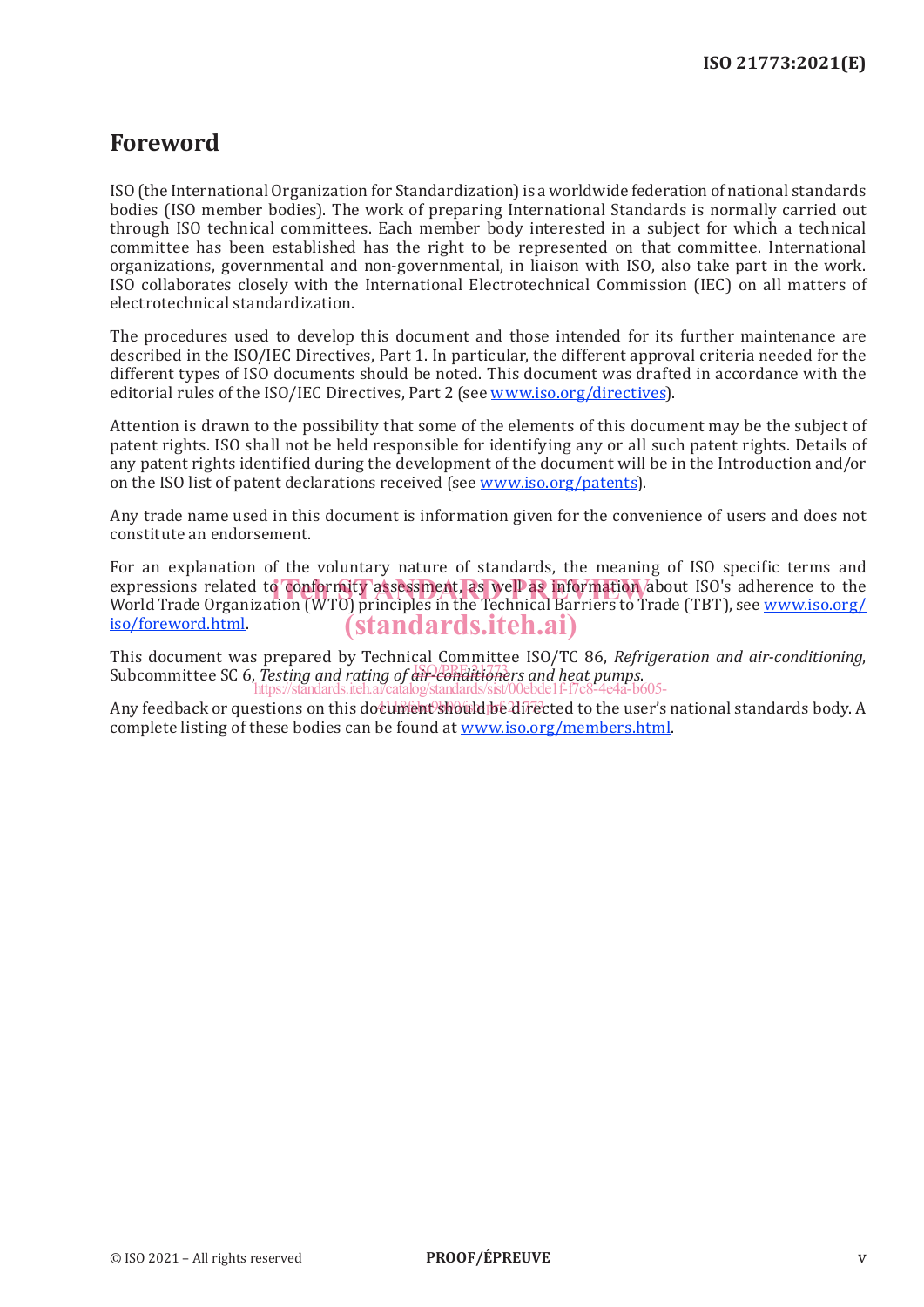# iTeh STANDARD PREVIEW (standards.iteh.ai)

ISO/PRF 21773 https://standards.iteh.ai/catalog/standards/sist/00ebde1f-f7c8-4e4a-b605- 4118faba9b00/iso-prf-21773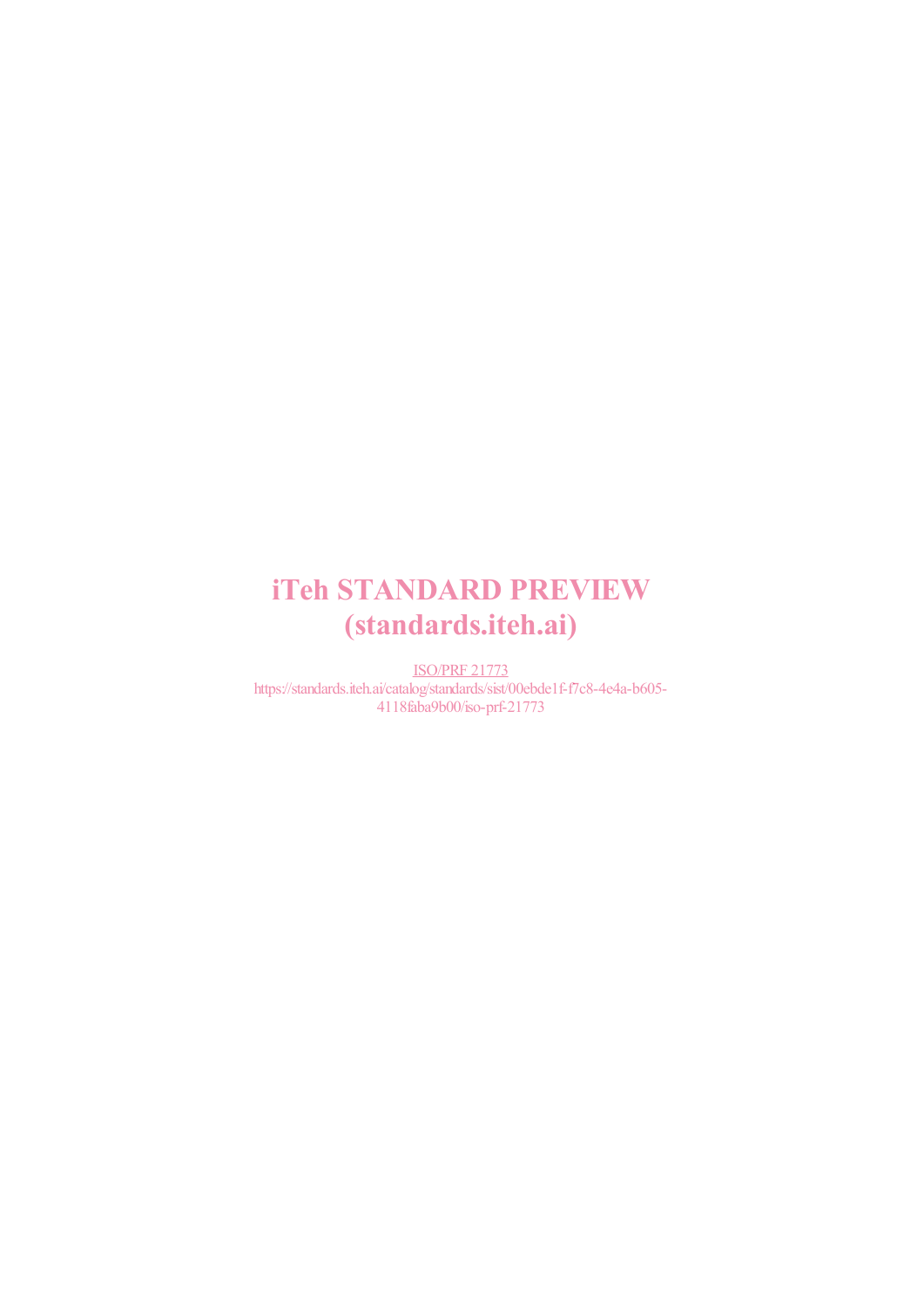## **Methods of test and characterization of performance for energy recovery components**

#### **1 Scope**

This document specifies methods for testing and characterizing the performance of air-to-air heat/ energy exchangers when used as devices to transfer heat or heat and water vapor between two airstreams used in ventilation systems. It also specifies methods to characterize the performance of exchangers for use in calculation of the energy performance of buildings. This document is applicable to:

- fixed-plate exchangers (also known as recuperators),
- rotary exchangers, including heat wheels and total energy wheels (also known as regenerators),
- heat pipe exchangers using a heat transfer medium, excluding those using mechanical pumping.

This document does not provide a method for measuring the response of exchangers to the formation of frost.

# 2 Normative references **STANDARD PREVIEW**

The following documents are referred to in the text in such a way that some or all of their content The following documents are referred to in the text in such a way that some or all of their content<br>constitutes requirements of this document. For dated references, only the edition cited applies. For undated references, the latest edition of the referenced document (including any amendments) applies. **ISO/PRF 2177** 

ISO 3966, Measurem<u>ent of fluid flow in closed conduits <del>vo</del>oVelocity area metho</u>d using Pitot static tubes

ISO 5167-1, *Measurement of fluid flow by means of pressure differential devices inserted in circular cross-*4118faba9b00/iso-prf-21773*section conduits running full — Part 1: General principles and requirements*

ISO 5801, *Fans — Performance testing using standardized airways*

ISO 13253, *Ducted air-conditioners and air-to-air heat pumps — Testing and rating for performance*

ISO/IEC 17025:2017, *General requirements for the competence of testing and calibration laboratories*

#### **3 Terms and definitions**

For the purposes of this document, the following terms and definitions apply.

ISO and IEC maintain terminological databases for use in standardization at the following addresses:

- ISO Online browsing platform: available at https://www.iso.org/obp
- IEC Electropedia: available at http://www.electropedia.org/

#### **3.1**

#### **effectiveness**

actual energy transfer rate (sensible, latent, or total) divided by the maximum possible energy transfer rate

Note 1 to entry: The formula for effectiveness is given in 5.2.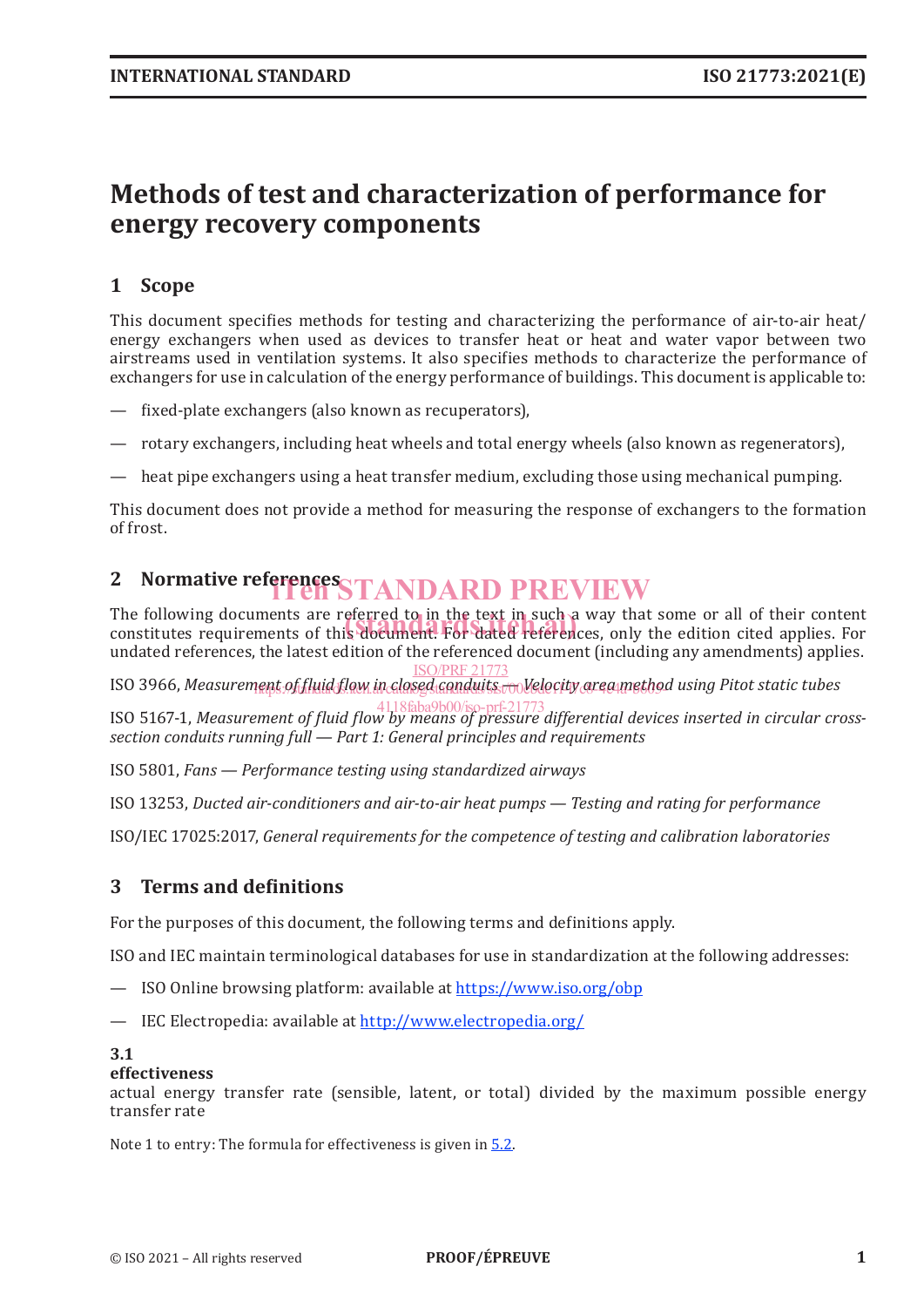#### **3.2**

#### **exhaust air transfer ratio**

EATR

tracer gas concentration difference between the *leaving supply air* (3.12) and the *entering supply air* (3.11), divided by the tracer gas concentration difference between the *entering exhaust air* (3.13) and the entering *supply air* (3.11), which quantifies the air quantity transferred from the exhaust to the supply

Note 1 to entry: The formula for EATR is given in 5.6.

Note 2 to entry: It can be expressed as a percentage for rating purposes, but is used as a ratio in the calculation of RER (3.6).

#### **3.3**

#### **fixed-plate exchanger**

exchanger with multiple alternate airflow channels, separated by a heat or heat and water vapor transfer plate(s) and connected to supply and exhaust airstreams

#### **3.4**

#### **heat pipe exchanger**

exchanger with an array of finned and sealed tubes that are placed in side-by-side supply and exhaust airstreams, which may include an internal wick structure in each tube, and filled with a heat transfer medium

Note 1 to entry: Thermosiphon exchangers are a subset (or type) of heat pipe exchanger in which the heat transfer medium moves by gravitational forces only.

#### **3.5**

## iTeh STANDARD PREVIEW

#### **outside air correction factor**

OACF

factor defined as the *entering supply air* (3.11) divided by the *leaving supply air* (3.12) (standards.iteh.ai)

ISO/PRF 21773

4118faba9b00/iso-prf-21773

Note 1 to entry: The formula for OACF is given in 5.5. Index is the orbital f-f7c8-4e4a-b605-

**3.6**

#### **recovery efficiency ratio**

#### RER

ratio of the recovered energy rate divided by the sum of the calculated combined fan power and the auxiliary power

Note 1 to entry: The formula for RER is given in 5.4.

Note 2 to entry: RER can be characterized as gross, or as net in which case EATR (3.2) is accounted for.

#### **3.7**

#### **rotary exchanger**

exchanger with porous discs, fabricated from materials with heat or heat and water vapor retention capacity, that are regenerated by collocated supply and exhaust airstreams

#### **3.8**

#### **standard air**

dry air with a density of 1,204 3 kg/m<sup>3</sup> and a dynamic viscosity of 1,824 7 x 10<sup>-5</sup> kg/(m⋅s)

Note 1 to entry: These conditions approximate dry air at 20 °C and 101,325 kPa absolute.

#### **3.9**

#### **station**

location in the test apparatus at which conditions such a temperature, humidity, pressure or airflows are measured

Note 1 to entry: indicated in **Figure 1** as 1, 2, 3 and 4.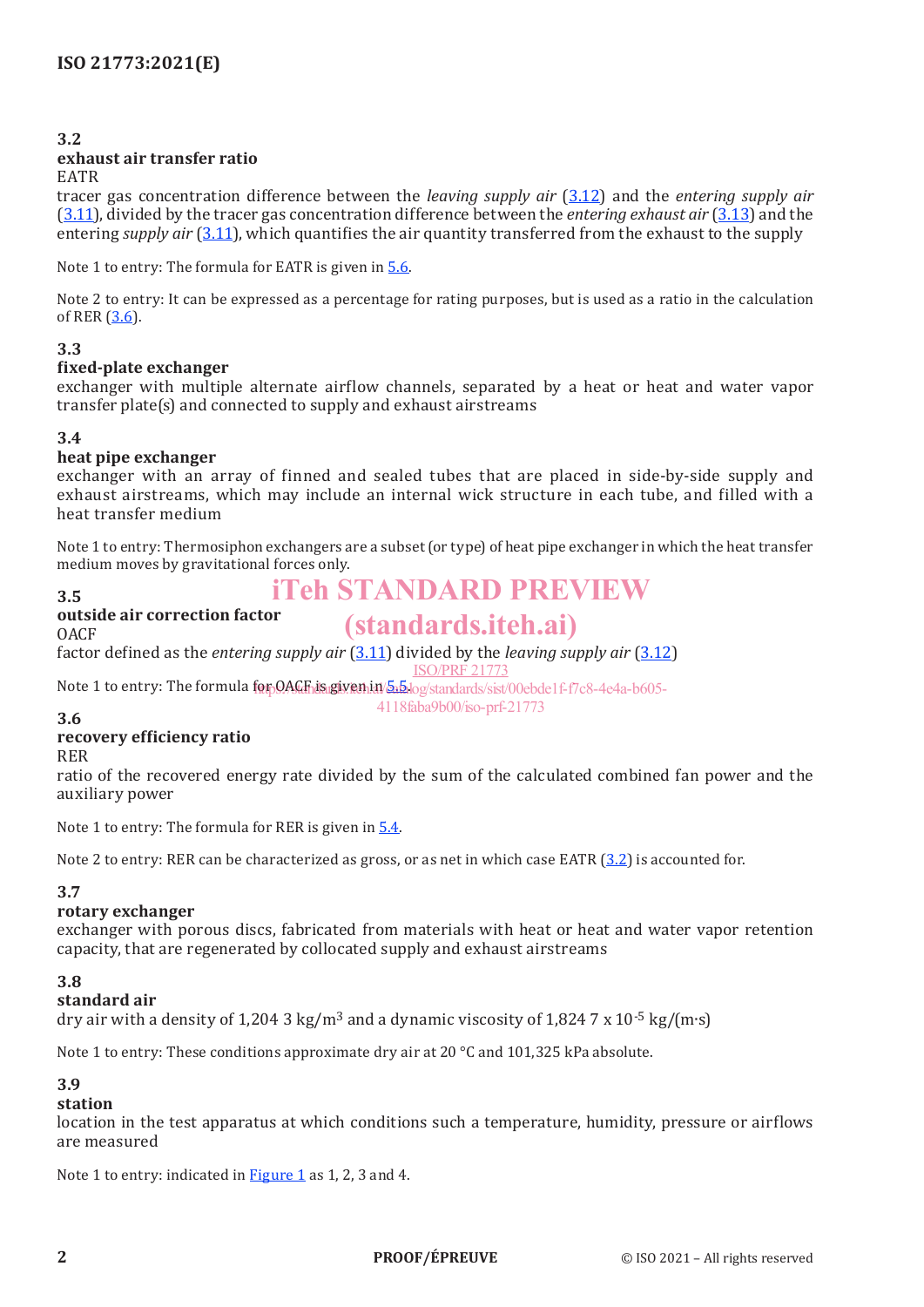#### **3.10**

#### **static pressure differential**

static pressure at supply outlet minus the static pressure at exhaust inlet

Note 1 to entry: A positive pressure differential occurs when the static pressure at *station* (3.9) 2 is higher than the static pressure at station 3. A negative pressure differential occurs when the static pressure at station 2 is lower than the static pressure at station 3.

#### **3.11**

**entering supply air** supply air inlet outdoor airflow OA outside air entering the exchanger

Note 1 to entry: Indicated in Figure 1 as 1.

#### **3.12**

**3.13**

exhaust air inlet return airflow

#### **leaving supply air** supply air outlet supply airflow SA

outside air after passing through the exchanger

Note 1 to entry: Indicated in  $Figure 1$  as 2.

## **entering exhaust air** iTeh STANDARD PREVIEW (standards.iteh.ai)

RA indoor air entering the exchanger chai/catalog/standards/sist/00ebde1f-f7c8-4e4a-b605-ISO/PRF 21773 4118faba9b00/iso-prf-21773

Note 1 to entry: Indicated in Figure 1 as 3.

#### **3.14 leaving exhaust air** exhaust air outlet exhaust airflow EA indoor air after passing through the exchanger

Note 1 to entry: Indicated in **Figure 1** as 4.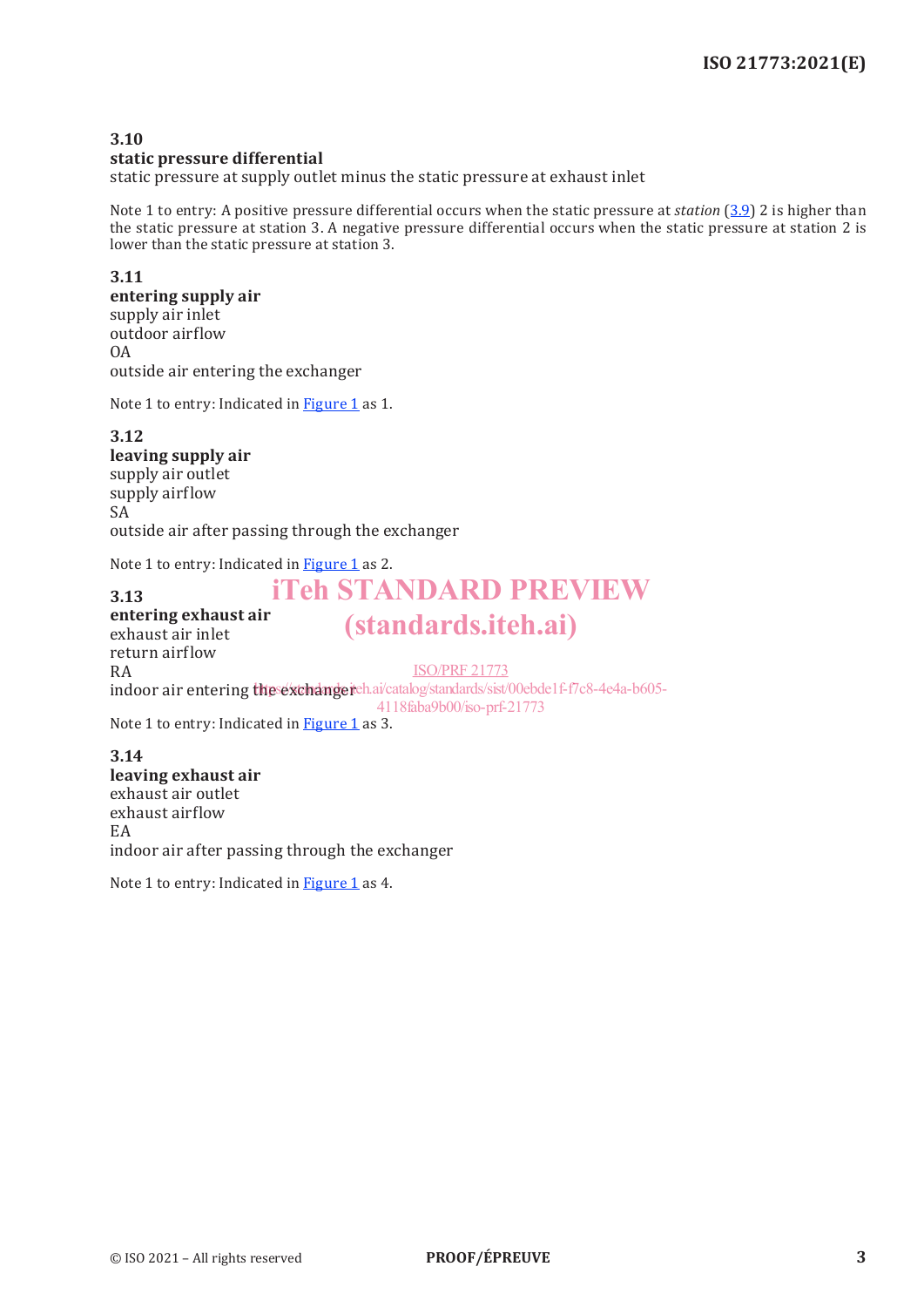

- 
- 3 entering exhaust air **4** leaving exhaust air
- 5 exchanger

**Key**

- 
- 

**Figure 1 — Schematic diagram of airflows for heat and energy recovery exchangers**

# 4 Symbols and abbreviated terms **ANDARD PREVIEW**

| Symbol                                                       | <del>(standards.itch.ai)</del><br><b>Term</b>                                       | <b>Units</b>             |
|--------------------------------------------------------------|-------------------------------------------------------------------------------------|--------------------------|
| $\mathcal{C}_i$                                              | Tracer gas concentration at station $i$ ( $i = 1, 2, 3, 4, 3$                       | $10^{-6}$                |
| $C_{\rm p}$                                                  | Specific heatiof condensate at its measured temperature 1f f7c8-4e4a-b605-          | kj/kg                    |
| $C_{\mathrm{p},i}$                                           | Specific heat of dry air at station 1 (find 1,9208/i4)-prf-21773                    | J/(kg·K)                 |
| $\delta T_i$                                                 | Maximum deviation of any temperature reading of $T_i$ from $T_{AVE,i}$              | K                        |
| $\delta W_i$                                                 | Maximum deviation of any humidity ratio reading of $W_i$ in from $W_{\text{AVE},i}$ | kg water / kg dry<br>air |
| $\Delta P_e$                                                 | Pressure drop through the exchanger, exhaust air stream, measured                   | Pa                       |
| $\Delta P_{\rm e,ref}$                                       | Pressure drop through the exchanger, exhaust air stream, at reference<br>conditions | Pa                       |
| $\Delta P_{\rm s}$                                           | Pressure drop through the exchanger, supply air stream, measured                    | Pa                       |
| $\Delta P_{\rm s,ref}$                                       | Pressure drop through the exchanger, supply air stream, at reference<br>conditions  | Pa                       |
| $\Delta ps_{2,3}$                                            | Static pressure differential                                                        | Pa                       |
| $\Delta T_{1\text{-}2}$                                      | Temperature change in the supply airstream                                          | °C or K                  |
| $\Delta W_{1-2}$                                             | Humidity change in the supply airstream                                             | kg water / kg dry<br>air |
| $\boldsymbol{\mathcal{E}}$                                   | Effectiveness                                                                       | $\frac{0}{0}$            |
| $\varepsilon_{\rm sensible}$                                 | Sensible effectiveness                                                              | $\frac{0}{0}$            |
| $\varepsilon_{\text{latt}}$                                  | Latent effectiveness                                                                | $\frac{0}{0}$            |
| $\varepsilon_{\text{total}}$                                 | Total effectiveness                                                                 | $\frac{0}{0}$            |
| $F_{\text{oac}}$                                             | Outside air correction factor (OACF)                                                | 1 <sup>a</sup>           |
| $h_i\,$                                                      | Enthalpy of air at station $i$ ( $i$ = 1, 2, 3, 4)                                  | kJ/kg dry air            |
| $\ensuremath{\mathnormal{h}}_{\ensuremath{\mathnormal{fg}}}$ | Heat of vaporization of water                                                       | I/kg                     |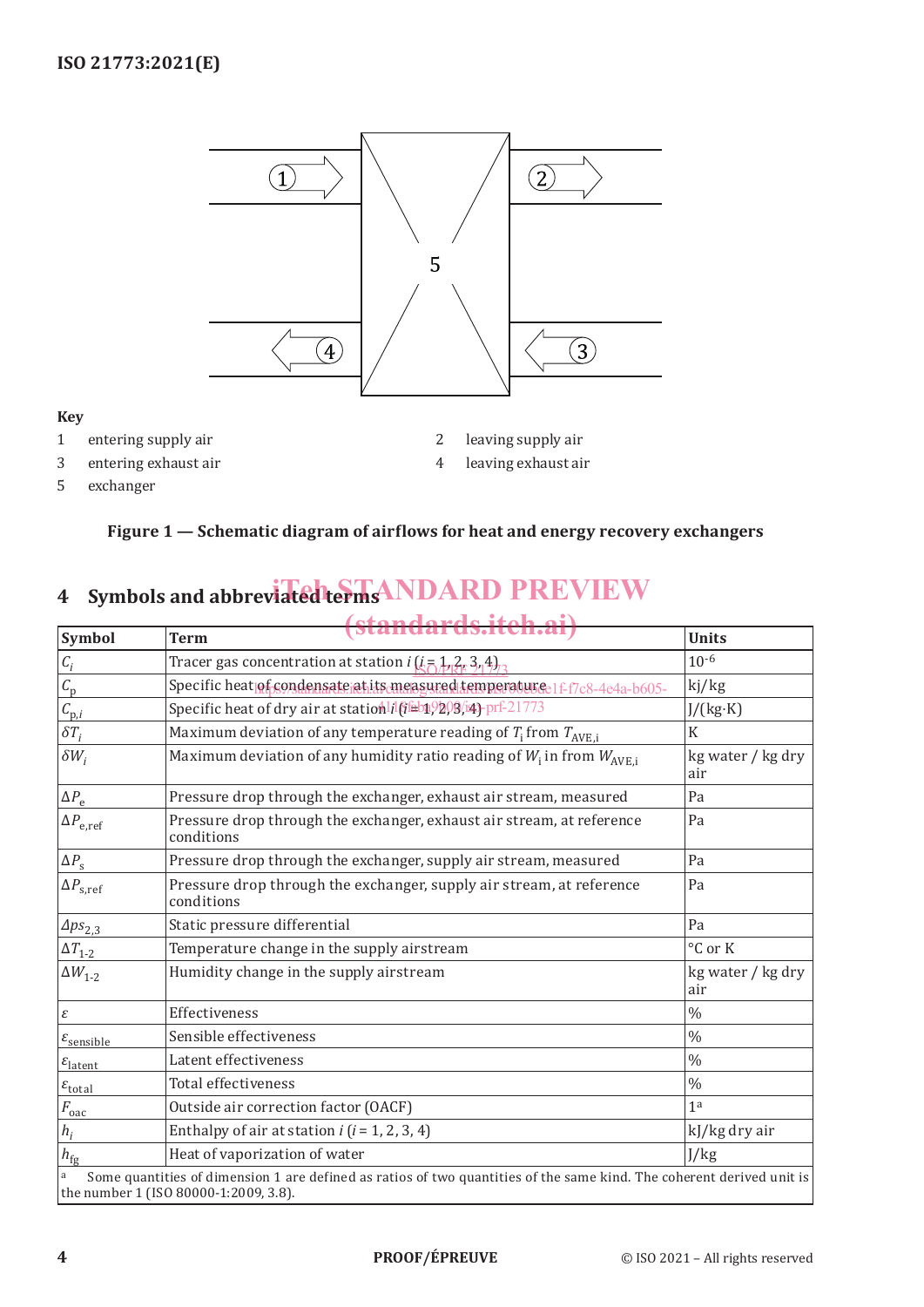| Symbol                         | <b>Term</b>                                                                                                                                                    | <b>Units</b>                      |
|--------------------------------|----------------------------------------------------------------------------------------------------------------------------------------------------------------|-----------------------------------|
| $\dot{m}_{\rm condensate}$     | Measured condensate flow rate                                                                                                                                  | kg/s                              |
| $\dot{m_i}$                    | Mass flow rate of dry air at station $i$ ( $i = 1, 2, 3, 4$ )                                                                                                  | kg/s                              |
| $m_s/m_e$                      | Ratio of supply air outlet mass flow rate to exhaust air inlet mass flow rate                                                                                  | 1 <sup>a</sup>                    |
| $\eta_{\rm fs,fe}$             | Combined efficiencies of the supply and exhaust air fan and drive                                                                                              | 1 <sup>a</sup>                    |
| $ps_i$                         | Static pressure at station $i$ ( $i$ = 1, 2, 3, 4)                                                                                                             | Pa                                |
| $q_{\text{aux}}$               | Auxiliary power input to the exchanger (e.g. to rotate a wheel)                                                                                                | kW                                |
| $Q_{\rm latent}$               | Humidity transfer rate                                                                                                                                         | kg water/(kg dry<br>$air \cdot s$ |
| $Q_{\rm sensible}$             | Sensible energy transfer rate                                                                                                                                  | W                                 |
| $Q_{\underline{\text{total}}}$ | Total energy transfer rate                                                                                                                                     | W                                 |
| $Q_{2}$                        | Leaving supply volume flow rates                                                                                                                               | $m^3/s$                           |
| $Q_3$                          | Entering exhaust volume flow rates                                                                                                                             | $m^3/s$                           |
| $\rho_i$                       | Dry air density at station $i$ ( $i$ = 1, 2, 3, 4)                                                                                                             | $\text{kg/m}^3$                   |
| $R_{\underline{\text{eat}}}$   | Exhaust air transfer ratio (EATR)                                                                                                                              | 1 <sub>a</sub>                    |
| $R_{\text{rer,gross}}$         | Gross recovery efficiency ratio (gross RER)                                                                                                                    | W/W                               |
| $R_{\text{rer,net}}$           | Net recovery efficiency ratio (net RER)                                                                                                                        | W/W                               |
| $\boldsymbol{\theta}$          | Purge angle                                                                                                                                                    | $\circ$                           |
| $T_{AVE,i}$                    | Average value of temperature readings taken at station $i$ ( $i$ = 1, 2, 3, 4) dur-<br>ing a measurement period                                                | $\circ$ C                         |
| $T_{\rm condensate}$           | Measured temperature of the condensate                                                                                                                         | $\rm ^{\circ}C$                   |
| $T_{\rm e}$                    | Temperature efficiency $\mathbf{and } \mathbf{ards}$ , $\mathbf{iteh}$ , $\mathbf{ai})$                                                                        | $\%$                              |
| $T_i$                          | Dry-bulb temperature at station $i$ ( $i$ = 1, 2, 3, 4)                                                                                                        | $\circ$ C                         |
| $T_{\underline{\text{WB}},i}$  | Wet-bulb temperature at station $f(\pm 21, 2, 3, 4)$                                                                                                           | $\rm ^{\circ}C$                   |
| $\boldsymbol{U}$               | bde11-1/c8-4e4a-b605-<br>Expanded relative uncertainty                                                                                                         | 1 <sup>a</sup>                    |
| $W_{\text{AVE},i}$             | Average value of humidity readings taken at station $i$ ( $i = 1, 2, 3, 4$ ) during a<br>measurement period                                                    | kg water/kg dry<br>air            |
| $W_{\rm e}$                    | Humidity efficiency                                                                                                                                            | $\frac{0}{0}$                     |
| $W_i$                          | Humidity at station $i$ ( $i = 1, 2, 3, 4$ )                                                                                                                   | kg water/kg dry<br>air            |
| $\mu_{\rm i}$                  | Dynamic viscosity at station $i$ ( $i$ = 1, 2 3 or 4)                                                                                                          | kg/(m·s)                          |
| $\mu_{\rm s}$                  | Dynamic viscosity of standard air = $1,824$ 7 x $10^{-5}$                                                                                                      | kg/(m·s)                          |
|                                | Some quantities of dimension 1 are defined as ratios of two quantities of the same kind. The coherent derived unit is<br>the number 1 (ISO 80000-1:2009, 3.8). |                                   |

#### **5 Metrics**

#### **5.1 General**

The performance of an air-to-air heat/energy exchanger is primarily characterized by its sensible, latent, and total effectiveness [see Formulae (1), (2) and (3)] its pressure drops [see Formulae (4), (5), (6) and (7)], its recovery efficiency ratio [see Formulae (8) and (9)], the outside air correction factor [see Formula (10)], and its exhaust air transfer ratio [see Formula (11)]. Formulae (1) to (3) reproduced with permission from ANSI/ASHRAE 84:2020. Formulae (4) through (11) are based on formulae in ANSI/ ASHRAE 84-2020 with permission from ANSI/ASHRAE. Annex E provides guidance on equivalence between the metrics provided in this document and related metrics in use in certain other standards.

Derived metrics that are needed for use in calculating the performance of complete systems include sensible energy transfer rate (see Formula (12)), humidity transfer rate (see Formula (13) and enthalpy transfer rate (see Formula (14)).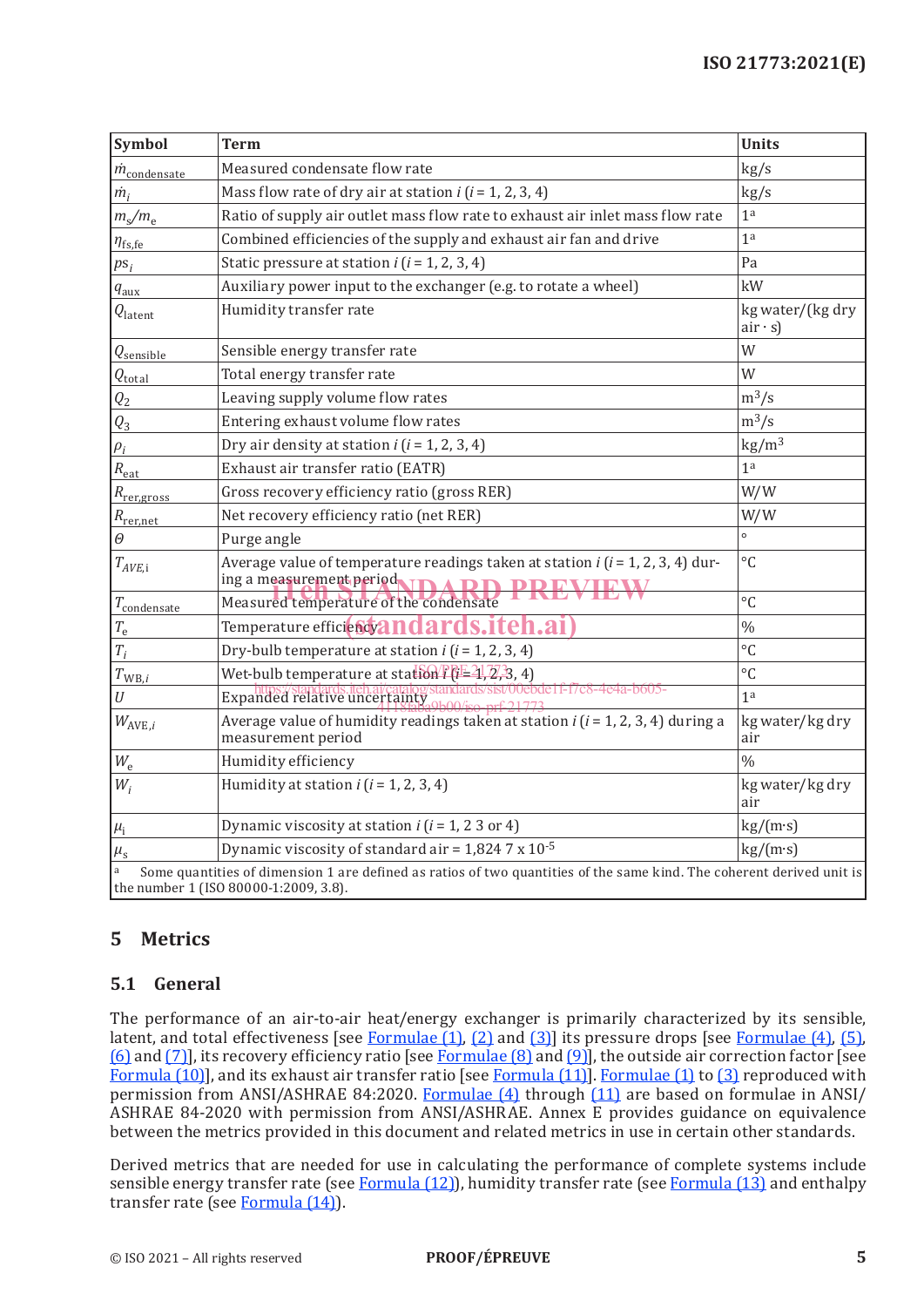See Clause 4 for the units of different quantities.

#### **5.2 Effectiveness**

The sensible, latent, and total effectiveness ( $ε_{\text{sensible}} ε_{\text{latent}}$  and  $ε_{\text{total}}$ ) are defined by Formulae (1), (2) and  $(3)$ :

$$
\varepsilon_{\text{sensible}} = \frac{\dot{m}_2 \left( C_{p,1} T_1 - C_{p,2} T_2 \right)}{\dot{m}_{\text{min}} \left( C_{p,1} T_1 - C_{p,3} T_3 \right)} \tag{1}
$$

$$
\varepsilon_{\text{latent}} = \frac{\dot{m}_2 \left( h_{\text{fg},1} W_1 - h_{\text{fg},2} W_2 \right)}{\dot{m}_{\text{min}} \left( h_{\text{fg},1} W_1 - h_{\text{fg},3} W_3 \right)} \tag{2}
$$

$$
\varepsilon_{\text{total}} = \frac{\dot{m}_2 \left( h_1 - h_2 \right)}{\dot{m}_{\text{min}} \left( h_1 - h_3 \right)} \tag{3}
$$

where

 $\dot{m}_i$  is the mass flow rate at station *i* ( $i = 1, 2$  or 3)

 $\dot{m}_{\text{min}}$  is the lesser of  $\dot{m}_2$  and  $\dot{m}_3$  $\mathcal{C}_{p,i}$  is the specific heat of dry air at station  $i$  (*i* = 1, 2 or 3) EVIEW  $h_{\mathrm{fg},i}$  is the heat of vaporization of water at station  $i$  ( $i \in \mathbb{I}, 2$  or 3)  $T_i$  is the dry-bulb temperature at station *i* ( $i = 1, 2$  or 3)  $W_i$  is the humidity at station sin  $(i)$  = 1, 2  $\log/3$  and ards/sist/00ebde1f-f7c8-4e4a-b605 $h_i$  is the enthalpy at station *i* ( $i = 1, 2$  or 3) ISO/PRI 4118faba9b00/iso-prf-21773

#### **5.3 Pressure drop**

#### **5.3.1 Measured pressure drop**

The air friction pressure drops ( $\Delta P_s$  and  $\Delta P_e$ ) at specific conditions and air mass flow rate through the exchanger are defined by Formulae  $(4)$  and  $(5)$ :

$$
\Delta P_{\rm s} = p s_1 - p s_2 \tag{4}
$$

$$
\Delta P_{\rm e} = p s_3 - p s_4 \tag{5}
$$

where  $ps_i$  is the static pressure at station *i* ( $i$  = 1, 2, 3 or 4).

#### **5.3.2 Standardized pressure drop**

Air friction pressure drops at reference conditions (Δ*P*s,ref and Δ*P*e,ref)can be determined by Formulae (6 and  $(7)$ :

$$
\Delta P_{\rm s,ref} = \left| ps_1 \left( \frac{\rho_1}{\rho_s} \right) \left( \frac{\mu_s}{\mu_1} \right) - ps_2 \left( \frac{\rho_2}{\rho_s} \right) \left( \frac{\mu_s}{\mu_2} \right) \right| \tag{6}
$$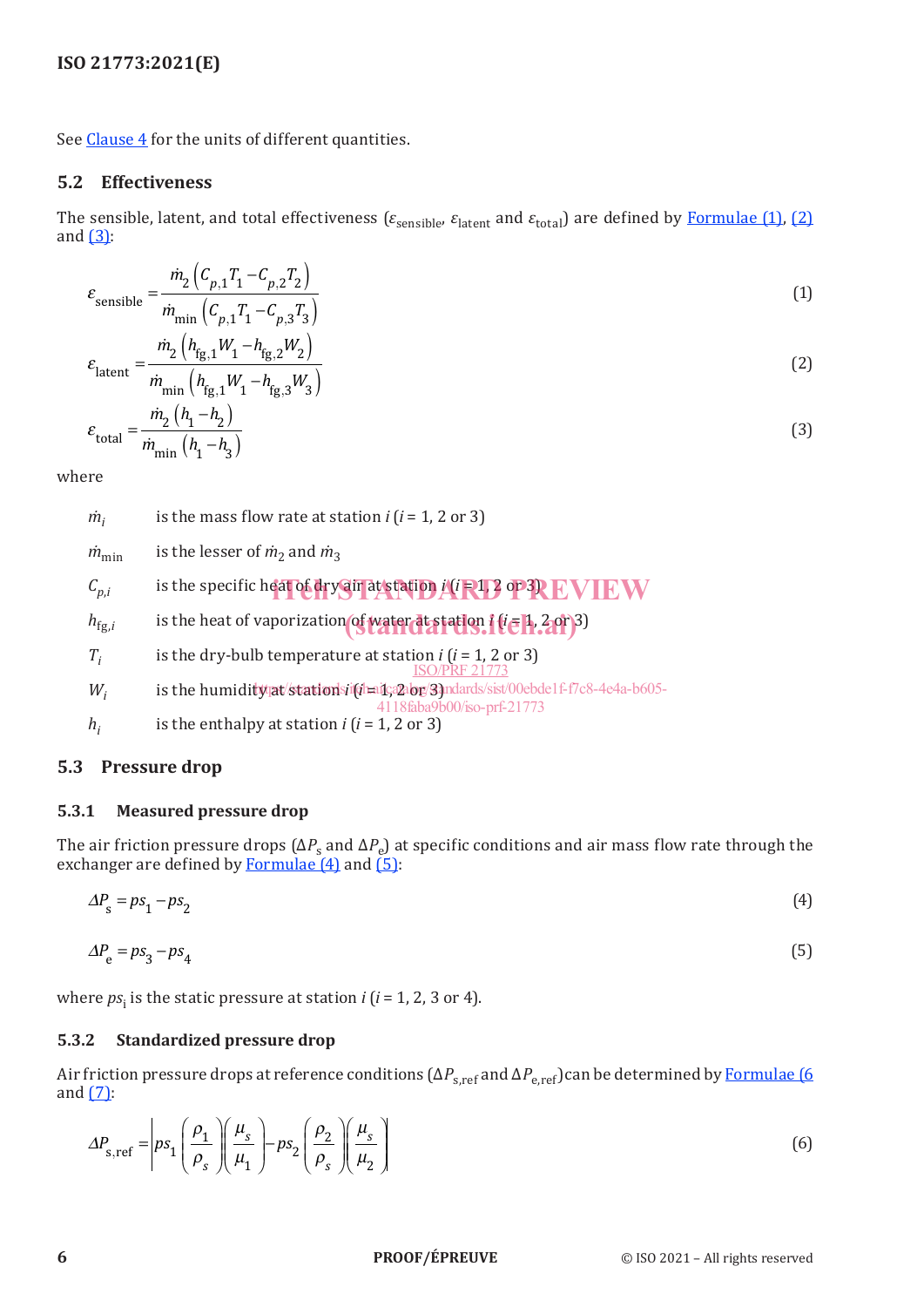$$
\Delta P_{\text{e,ref}} = \left| ps_3 \left( \frac{\rho_3}{\rho_s} \right) \left( \frac{\mu_s}{\mu_3} \right) - ps_4 \left( \frac{\rho_4}{\rho_s} \right) \left( \frac{\mu_s}{\mu_4} \right) \right| \tag{7}
$$

where

- $\rho_i$  is the density at station *i* (*i* = 1, 2, 3 or 4) kg/m<sup>3</sup>
- $\rho_s$  is the standard density of air = 1,2043 kg/m<sup>3</sup>
- $\mu_i$  is the dynamic viscosity at station *i* (*i* = 1, 2 3 or 4) kg/(m⋅s)
- $\mu$ <sub>s</sub> is the dynamic viscosity of standard air = 1,8247 x 10<sup>-5</sup> kg/(m⋅s)

#### **5.4 Recovery efficiency ratio**

a) The gross recovery efficiency ratio ( $R_{\text{re:gross}}$ ) of a heat/energy exchanger is defined by **Formula** (8):

$$
R_{\text{rer,gross}} = \frac{\dot{m}_2 |h_1 - h_2|}{\frac{\Delta P_{\text{S}} Q_2}{1000 \cdot \eta_{\text{fan,s}}} + \frac{\Delta P_{\text{e}} Q_3}{1000 \cdot \eta_{\text{fan,e}}} + q_{\text{aux}}}
$$
(8)

b) The net recovery efficiency ratio ( $R_{\text{rer net}}$ ) of a heat/energy exchanger is defined by Formula (9):

$$
R_{\text{rer,net}} = \frac{m_2 \left| h_1 - \frac{P_{\text{lat}}}{2} + \frac{P_{\text{eat}}}{2} \right| h_1 \sqrt{1 - \frac{P_{\text{dat}}}{2} + \frac{P_{\text{dat}}}{2} + \frac{P_{\text{dat}}}{2} + \frac{P_{\text{dat}}}{2} + \frac{P_{\text{dat}}}{2} + \frac{P_{\text{dd}}}{2} + \frac{P_{\text{dd}}}{2} + \frac{P_{\text{dd}}}{2} + \frac{P_{\text{dd}}}{2} + \frac{P_{\text{dd}}}{2} + \frac{P_{\text{dd}}}{2} + \frac{P_{\text{dd}}}{2} + \frac{P_{\text{dd}}}{2} + \frac{P_{\text{dd}}}{2} + \frac{P_{\text{dd}}}{2} + \frac{P_{\text{dd}}}{2} + \frac{P_{\text{dd}}}{2} + \frac{P_{\text{dd}}}{2} + \frac{P_{\text{dd}}}{2} + \frac{P_{\text{dd}}}{2} + \frac{P_{\text{dd}}}{2} + \frac{P_{\text{dd}}}{2} + \frac{P_{\text{dd}}}{2} + \frac{P_{\text{dd}}}{2} + \frac{P_{\text{dd}}}{2} + \frac{P_{\text{dd}}}{2} + \frac{P_{\text{dd}}}{2} + \frac{P_{\text{dd}}}{2} + \frac{P_{\text{dd}}}{2} + \frac{P_{\text{dd}}}{2} + \frac{P_{\text{dd}}}{2} + \frac{P_{\text{dd}}}{2} + \frac{P_{\text{dd}}}{2} + \frac{P_{\text{dd}}}{2} + \frac{P_{\text{dd}}}{2} + \frac{P_{\text{dd}}}{2} + \frac{P_{\text{dd}}}{2} + \frac{P_{\text{dd}}}{2} + \frac{P_{\text{dd}}}{2} + \frac{P_{\text{dd}}}{2} + \frac{P_{\text{dd}}}{2} + \frac{P_{\text{dd}}}{2} + \frac{P_{\text{dd}}}{2} + \frac{P_{\text{dd}}}{2} + \frac{P_{\text{dd}}}{2} + \frac{P_{\text{dd}}}{2} + \frac{P_{\text{dd}}}{2} + \frac{P_{\text{dd}}}{2} + \frac{P_{\text{dd}}}{2} + \frac{P_{\text{dd}}}{2
$$

where

- $\Delta P_s$  and  $\Delta P_e$  are the measured pressure drops across the supply and exhaust sides of the exchanger, respectively
- $Q_2$  and  $Q_3$  are the leaving supply and entering exhaust volume flow rates
- $\eta_{fs}$  and  $\eta_{fe}$  is the supply and exhaust air fan and drive combined efficiencies
- $q_{\text{aux}}$  is the total auxiliary power input to the exchanger (e.g. to rotate a regenerative wheel, a pump, and to operate controls)
- $R_{\text{out}}$  is the exhaust air transfer ratio (EATR) expressed as a ratio

In laboratory testing of heat/energy exchangers it is not usually possible to measure the power required to move air through the exchanger directly, as the blowers in the test system also are required to overcome friction pressure of the conditioning equipment, flow measurement equipment, etc. Therefore, the power required to move air through the exchanger shall be calculated, based on a reference fan and drive total efficiency which is selected for the purposes of comparison of one exchanger to another. For example, a performance rating agency could elect to use a reference fan and drive total efficiency of 0,50 in the calculation of RER for all the exchangers for which it provides ratings.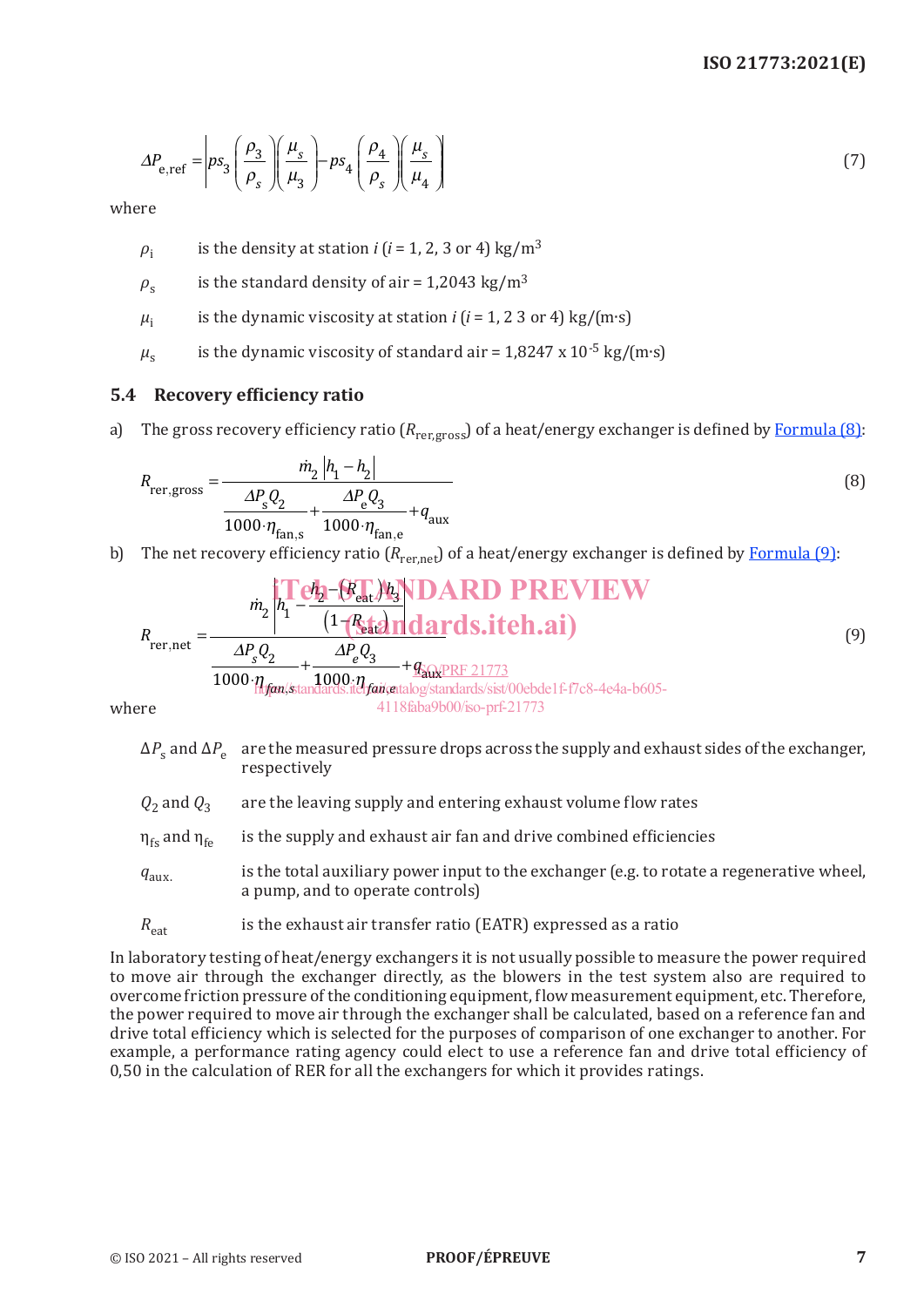#### **5.5 Outside air correction factor**

The outside air correction factor  $(F_{oa})$  of a heat/energy exchanger at a specific operating condition is defined by Formula (10):

$$
F_{\text{oac}} = \frac{\dot{m}_1}{\dot{m}_2} \tag{10}
$$

where  $\dot{m}_{1,2}$  are the mass flow rates at stations 1 and 2

#### **5.6 Exhaust air transfer ratio**

The exhaust air transfer ratio  $(R_{ext})$  of a heat/energy exchanger at a specific operating condition is defined by Formula (11):

$$
R_{\text{eat}} = \frac{C_2 - C_1}{C_3 - C_1} \tag{11}
$$

where *C*<sup>i</sup> Are the concentration of tracer gas at stations *i* (*i* = 1, 2, 3 or 4) during the test described in 9.3.

NOTE To express exhaust air transfer ratio as a percentage, multiply by 100.

#### **5.7 Sensible energy transfer rate for the supply airstream**

Sensible energy transfer rate (*Q*<sub>sensible</sub>) into or out of the supply airstream for an exchanger at a specific operating condition is defined by **Formula**  $(12)$ : **dards.iteh.ai**)

$$
Q_{\text{sensible}} = \dot{m}_2 \cdot \left( T_1 c_{\text{p},1} - T_2 c_{\text{p},2} \right) \tag{12}
$$

ISO/PRF 21773 https://standards.iteh.ai/catalog/standards/sist/00ebde1f-f7c8-4e4a-b605- 4118faba9b00/iso-prf-21773

where

 $T_{1,2}$  are the temperatures at stations 1 and 2

 $c_{n1,2}$  are the specific heats of dry air at stations 1 and 2

#### **5.8 Humidity transfer rate for the supply airstream**

Humidity transfer rate  $(Q<sub>latent</sub>)$  into or out of the supply airstream for an exchanger at a specific operating condition is defined by Formula (13):

$$
Q_{\text{latent}} = \dot{m}_2 \cdot \Delta W_{1-2} \tag{13}
$$

where  $\Delta W_{1-2}$  is the humidity change for the supply airstream.

#### **5.9 Total energy transfer rate for the supply airstream**

Total energy transfer rate  $(Q<sub>total</sub>)$  into or out of the supply airstream for an exchanger at a specific operating condition is defined by Formula (14):

$$
Q_{\text{total}} = \dot{m}_2 \cdot \Delta h_{1-2} \tag{14}
$$

where  $\Delta h_{1-2}$  is the enthalpy change for the supply airstream.